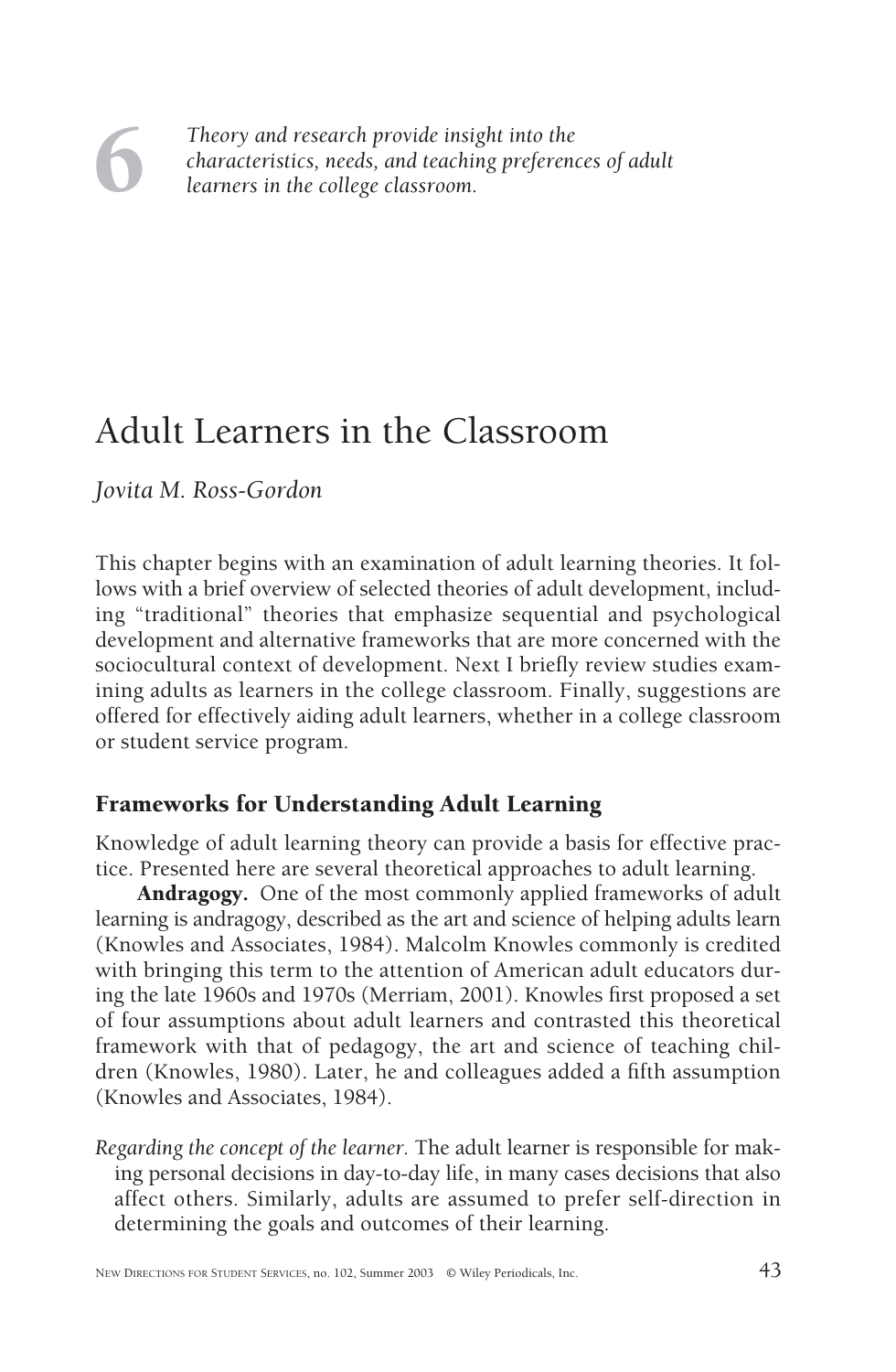- *Regarding the role of the learners' experience.* Adults bring a vast reservoir of experience to the learning situation that should be capitalized on. They also value learning through direct experience.
- *Regarding readiness to learn.* Adults are presumed to become ready to learn when they experience a need to know or do something to perform more effectively.
- *Orientation to learning.* Because adults typically enter a learning situation after they experience a need in their life, they are presumed to bring a task- or problem-centered orientation to learning. This is in contrast to the subject-centered approach associated with traditional, pedagogical approaches to education.
- *Regarding motivation to learn.* The andragogical model presumes that although adults will respond to external motivators such as a job promotion, the most potent motivators are internal.

Knowles described the andragogical process as consisting of elements aimed at establishing a suitable physical and psychological climate for learning (mutual respect, collaborativeness, supportiveness, openness, and fun) and involving adult learners in mutual planning (Knowles and Associates, 1984). The learning contract was promoted as a tool for assisting adult learners to exercise self-direction through personally identifying goals, resources, implementations, and means of evaluating their learning (Knowles, 1975). Andragogy sustained considerable critique during the 1980s and 1990s; yet, scholars taking a retrospective look note its undeniable effect on adult education practice (Pratt, 1993; Merriam, 2001).

Self-Directed Learning. Even as self-direction in learning was emerging as one of the most challenged assumptions within andragogy, a distinct body of theory and research on self-directed learning (SDL) was evolving. Allen Tough (1971) generally is credited with providing the first comprehensive description of SDL and initiating a long-standing body of research on this topic. Although research on self-direction takes many paths, readers of this volume may be interested especially in the literature on selfdirection as a learner attribute. A significant proportion of the empirical research in this area has focused on a characteristic referred to as SDL readiness, most frequently measured with the Self-Directed Learning Readiness Scale (Guglielmino, 1997). Yet, it has been observed that self-directedness may be a situational variable rather than an enduring learner characteristic (Candy, 1991; Pratt, 1988). The research on SDL with the instructional environment suggests that although adults are likely to be interested in exercising some degree of autonomy in learning, faculty and staff who facilitate adult learning should expect diversity both among learners and across situations for the same individual and be prepared to make adjustments in expectations or level of support. Grow's description (1991) of the Staged Self-Directed Learning model offers some guidance in this regard for college instructors. In this model, Grow describes four stages of self-direction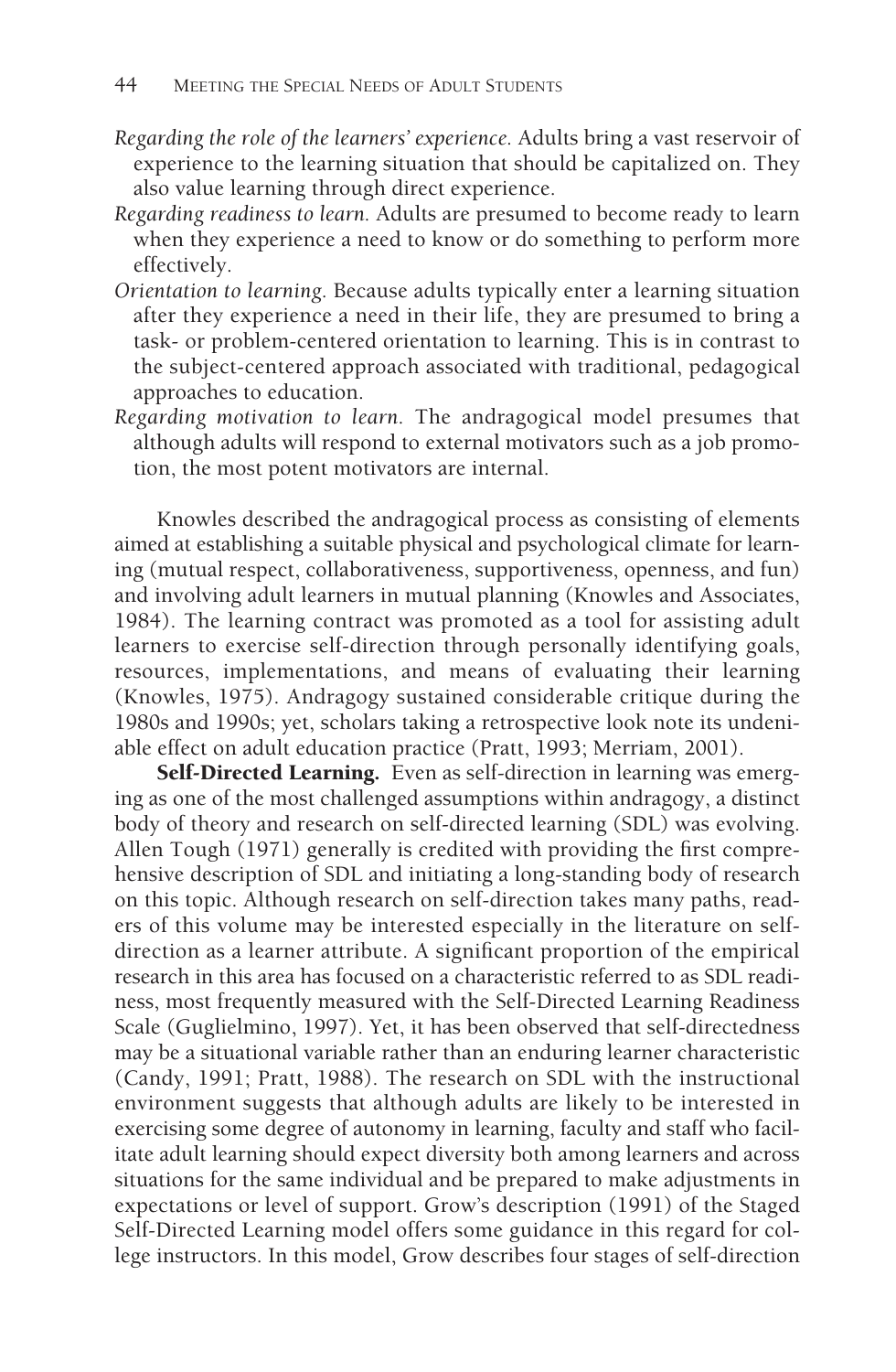observed among college students and outlines possible roles for the teacher or facilitator based on each of the learner stages: coach, guide, facilitator, consultant.

**Transformative Learning.** For those who question whether either andragogy or SDL theory represents a learning theory that is uniquely adult, transformative learning theory, proposed and revised most prominently by Jack Mezirow (2000), offers an appealing alternative. This theory grew out of Mezirow's research with reentry women in higher education. He offers the following definition of transformative learning: "Transformative learning refers to the process by which we transform our taken-for-granted frames of reference (meaning perspectives, habits of mind, mind-sets) to make them more inclusive, discriminating, open, emotionally capable of change, and reflective so that they may generate beliefs and opinions that will prove more true or justified to guide action" (Mezirow, 2000, pp. 7–8).

Hence, adult learners who have viewed their college professor as the source of all legitimate knowledge may through transformational learning come to understand that they, too, are capable of constructing knowledge. Kegan (2000) contrasts transformative learning (changes in how we know) with informative learning (changes in what we know), adding that we all experience potentially important changes that do not bring about a fundamental shift in our frames of reference.

Perspective transformation often is described as being triggered by a significant life event, originally referred to by Mezirow as a disorienting dilemma. Subsequent research, however, has indicated that transformation also can occur in response to events as minor as a lecture that creates an opportunity for reflection and redirection, or it may occur when an accumulation of internal dilemmas creates a growing sense of disillusionment (Taylor, 2000). The decision to return to college itself may be associated with transformative learning in one of several ways. It may represent the culminating action phase described as one of the "steps" in transformative learning (Mezirow, 2000), or it may reflect just one element of what Clark (1993) describes as an integrating circumstance when persons consciously or unconsciously search for something that is missing in their life, or it may act as the primary stimulus for transformative learning. According to Mezirow, "Fostering these liberating conditions for making more autonomous and informed choices and developing a sense of self-empowerment is the cardinal goal of adult education" (2000, p. 26).

#### Frameworks for Understanding Adult Development

The audience for this volume is likely to be familiar with numerous theories of human development that encompass the adult portion of the life span, including stage theories such as those of Erikson (1959) and agephase theories such as those of Levinson (1986). Closely aligned with transformational learning theory is another set of theories readers may also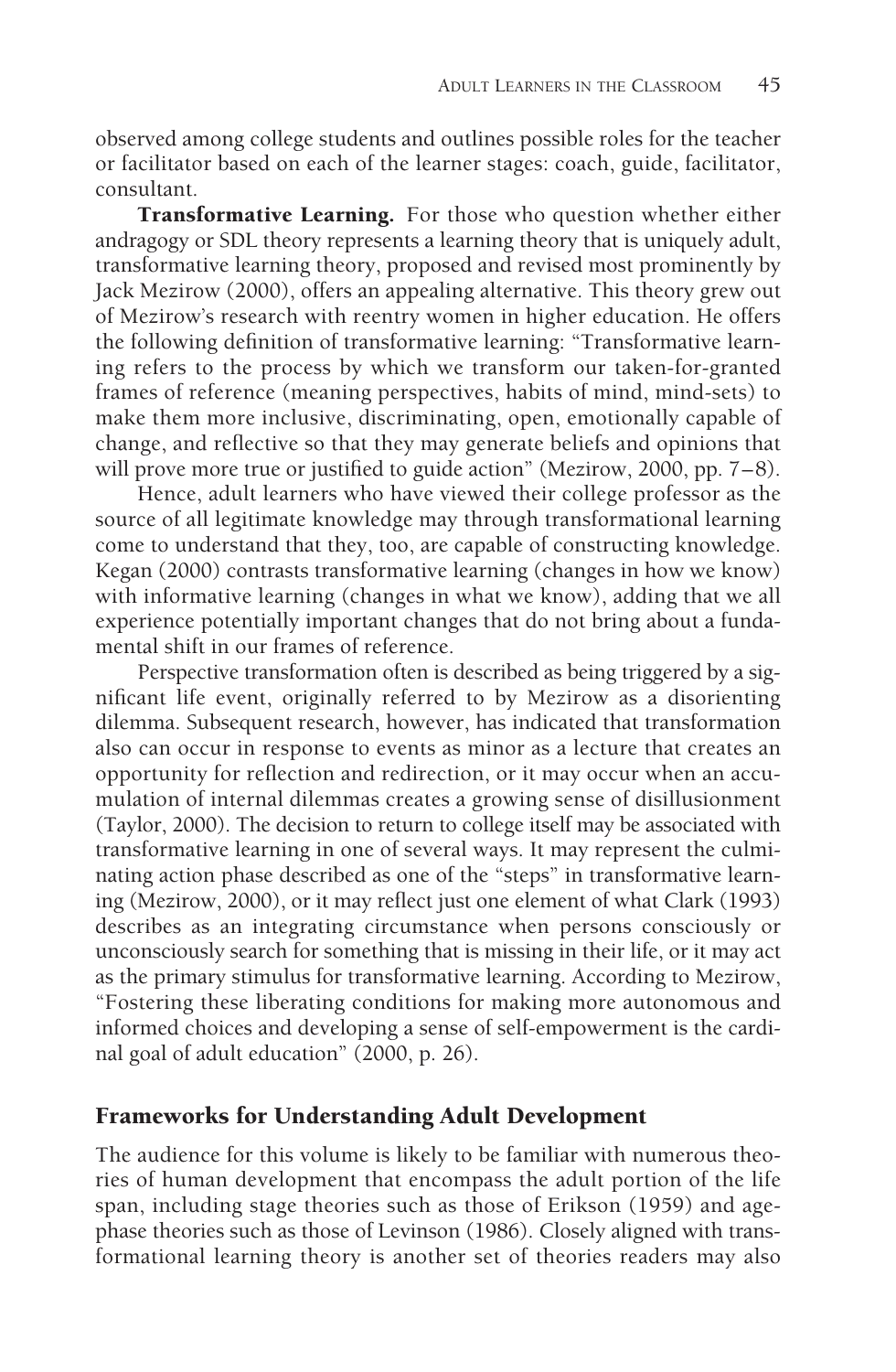recognize. These theories of adult development are described by Kegan (2000) as constructive-developmental. According to Kegan (2000), the emphasis that distinguishes his work and that of other constructivedevelopmental psychologists (Baxter Magolda, 1992; Belenky, Clinchy, Goldberger, and Tarule, 1986; King and Kitchener, 1994; Perry, 1998) is their focus on the evolution of the forms of meaning construction and the ways in which adult learners become increasingly aware of themselves as knowledge constructors and problem solvers, even though the curriculum of life sometimes leaves us "in over our heads" (Kegan, 1994).

The constructive-developmental theories described by Kegan share with other stage theories an emphasis on progressive development toward more complex ways of understanding the self and the world. Other formulations of adult development are more concerned with how social and cultural contexts influence adult change and growth than with the attempt to find universal patterns of development. Some of these formulations question the premises of much research on adult development as too steeped in the realities of white, middle-class, Western men. This includes theorists investigating women's development who have moved away from an initial concern with modifying theories originally derived from observations of men (Gilligan, 1982; Josselson, 1987) toward the development of theories based in women's lives (Belenky, Clinchy, Goldberger, and Tarule, 1986; Peck, 1986). Others have pursued a better understanding of the effects of race and ethnicity on adult development, including those who examine the development of racial identity among minority and majority group members (Cross, 1995; Helms, 1994).

Yet another body of work on adult development eschews attempts to describe adult lives in terms of sequential or evolutionary processes; instead, it focuses on how adults respond to normative and non-normative life events and negotiate complex social roles (Neugarten, 1976; Schlossberg, 1984). These frameworks remind us to consider not only the orderly stages of intellectual, epistemological, or moral development that adults may exhibit as they traverse our campuses but also the sometimes chaotic and always complex interplay between students' personal development and the events, roles, and people in their lives.

#### Research on Adult Learners in the Classroom

Many studies have explored the characteristics of adult learners in the college classroom, providing substantial, though not unqualified, support for the assumptions linked to the theoretical frameworks above. Findings from these studies can be grouped into several key areas.

Adult Learners' Perceptions of Effective Teaching. Migletti and Strange (1998), studying 185 students in developmental education classes, found an age-teaching style interaction effect on course outcomes. Learnercentered instruction, as measured by Conti's Principles of Adult Learning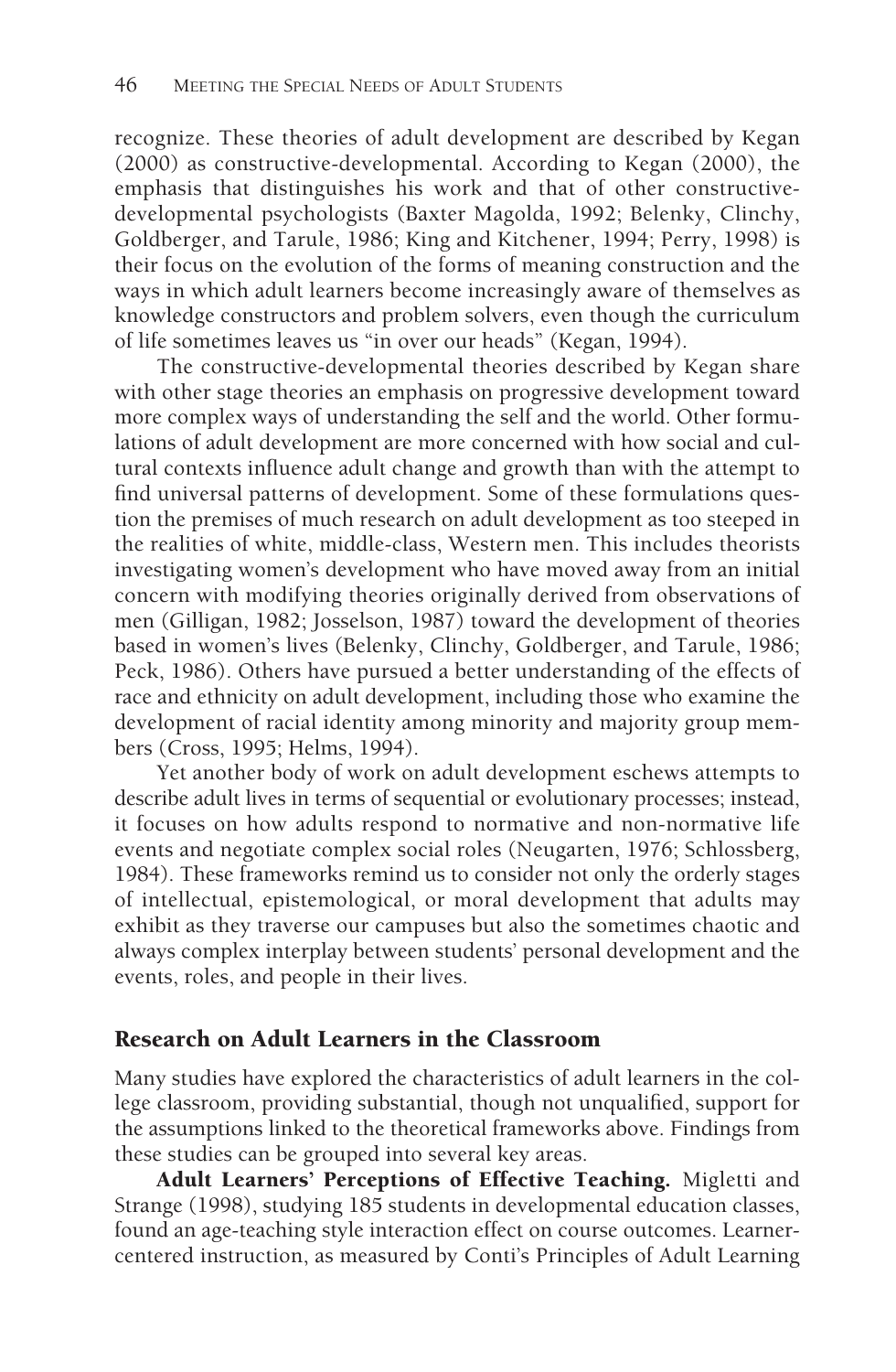Scale (1979, 1985), was associated with a greater sense of satisfaction and accomplishment among the students older than twenty-five years. This style of instruction is characterized by an emphasis on learner-centered activities, personalized instruction, relating the course to student experience, assessing student needs, and maintaining flexibility for personal development.

Other studies substantiate adult preferences for features of learnercentered instruction as predicted by adult learning theory but also point to the desires of adult college students for instruction more typically considered teacher centered. Ross-Gordon (1991) investigated 181 adult undergraduate students' perceptions of effective teaching by inductively analyzing responses to open-ended survey questions about critical incidents illustrating best and worst classroom experiences. Several of the top ten characteristics of the incidents reflecting effective teaching would be predicted on the basis of adult learning theory (availability and helpfulness, concern and respect for students, encouraging discussion, flexibility), but several would not (clear presentations, well-organized lectures, and knowledgeable instructors).

Donaldson, Flannery, and Ross-Gordon (1993) compared results of a reanalysis of three qualitative studies of adult graduate and undergraduates with findings from a metanalytic study by Feldman (1988) of characteristics associated with effective teaching by a general undergraduate population. In addition to items that did not appear in Feldman's data (comfortable learning atmosphere, use of a variety of techniques, adaptation to diverse needs, and dedication to teaching), Donaldson and colleagues found greater emphasis in several areas: ability to motivate students, relevance of materials, clarity of presentation, knowledge of instructor, and encouragement of participation. Adult learning theory would not necessarily lead to the prediction of several of these areas of emphasis, especially on clarity of presentation, knowledge of the instructor, and dedication to teaching. But these results may be partially understood in light of adults' desires to economize their learning efforts because of the multiple roles they juggle. They also might be interpreted in light of more recent work emphasizing the struggles adults face as they attempt to bridge the gap between "common knowledge" (as acquired experientially in the everyday life-world and cultures of family, work, and community) and "college knowledge" (Graham, Donaldson, Kasworm, and Dirkx, 2000; Murphy and Fleming, 2000).

Another strand of research directly compares perceptions of college teaching held by faculty, adult learners, and traditional-aged students. McCollin (2000) surveyed eighty-four instructors and both traditional (*n* = 243) and nontraditional (*n* = 324) students at the College of the Bahamas using the Principles of Adult Learning Scale (PALS) to measure instructors' self-perceived teaching style and an adapted version (APALS) to measure student perceptions of the teaching styles exhibited by their instructors. Although instructors of nontraditional students scored closer to the mean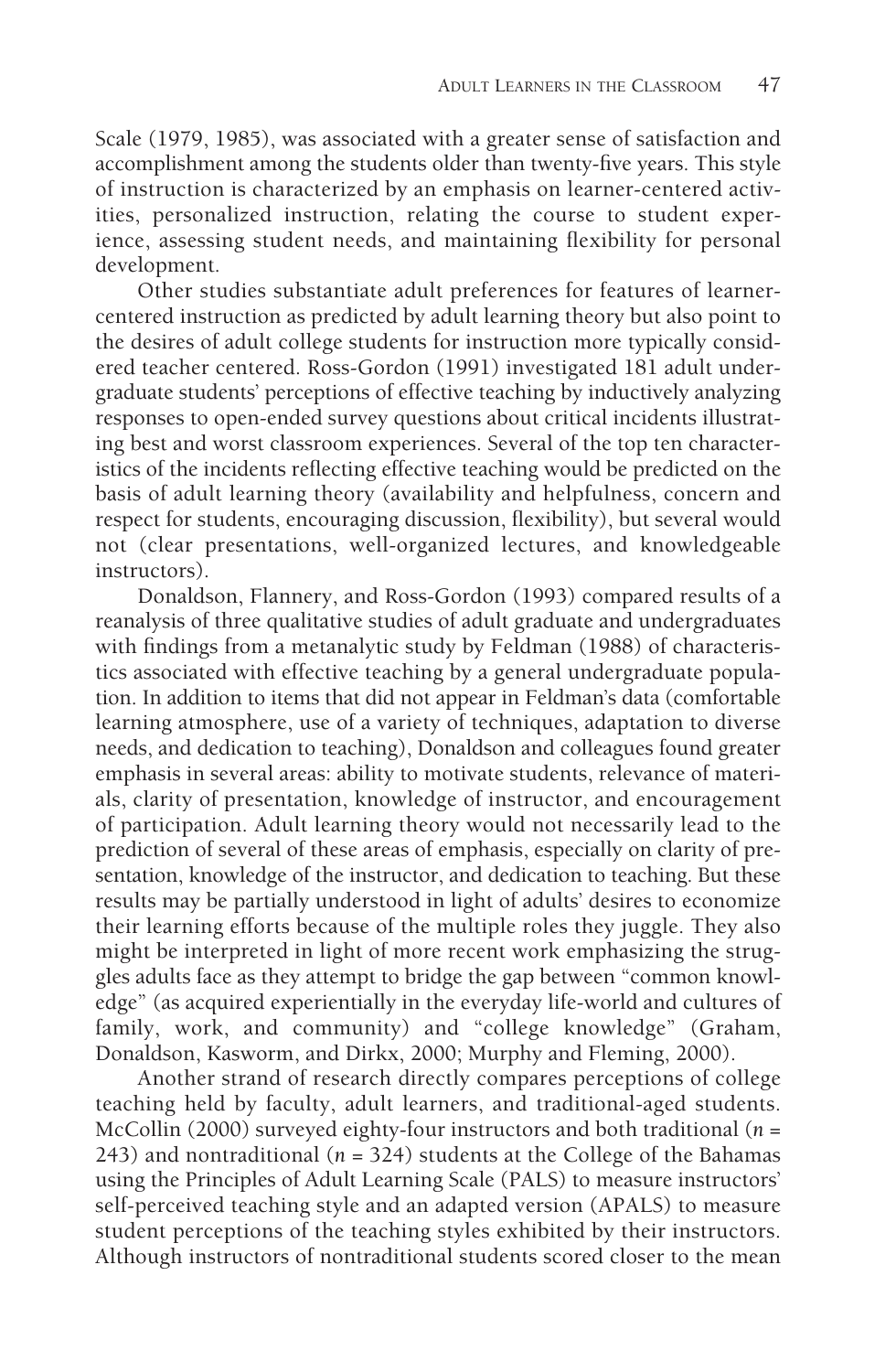on the PALS than instructors of traditional students, their scores were still in the teacher-centered range whether rated by themselves or students, leading McCollin to speculate that dominant teacher-centered practices in higher education may have played a role. Faculty and students also differed in their perceptions on six of the seven scales of the PALS. These findings are echoed by Raven and Jimmerson (1992), who found agreement among faculty and traditional and nontraditional students that lectures were the most frequently used technique, whereas students and faculty disagreed on the degree to which faculty employed a variety of techniques (students reported less variety).

Characteristics of Adult Learners. Some have speculated that adults exhibit unique learning styles. Using Kolb's Adaptive Style Inventory (1988), Migletti and Strange (1998) failed to support this hypothesis in their study comparing learning style profiles of adult and traditional students enrolled in developmental education courses, although they did find an interaction effect of age and teaching style on adult learners' sense of accomplishment. Likewise, Raven and Jimmerson (1992) failed to find differences among faculty and traditional and adult student perceptions of students' learning-style preferences as measured on a common questionnaire developed for the study. Although these studies do not point to a uniquely adult learning style, the value of responsiveness to diverse learning styles among adults exhibited by individual adults was supported by a study of students between twenty-one and fifty years of age in a predominantly black community college. Mickler and Zippert (1987) found that adult students' performance on a College Level Examination program social studies test was enhanced when they were taught related content employing a mix of class members' preferred learning styles when compared with students taught in a lecture format.

Faculty studied by Raven and Jimmerson (1992) perceived nontraditional students as more goal oriented, responsible, and self-directed—all characteristics suggested by adult learning theory—but also perceived them as more competitive. Faculty and traditional and adult students studied by Lynch and Bishop-Clark (1994) agreed that older students are more assertive. Lynch and Bishop-Clark (1994) report perceptions that adults have a different relationship with faculty that is more like that of peers.

Yet, several studies also point to another side of adult students not emphasized in adult learning theory. Bishop-Clark and Lynch (1992), Lynch and Bishop-Clark (1994), MacDonald and Stratta (1998), and Ross-Gordon and Brown-Haywood (2000) all provide data pointing to an initial lack of confidence experienced by many adult students that is rooted in perceptions that they may not be as well prepared as fellow students who have not left the formal learning environment. Migletti and Strange (1998) speculate that this initial lack of confidence, especially among adult students placed in developmental math classes, may provide a partial explanation for the lack of difference between traditional and adult learners based on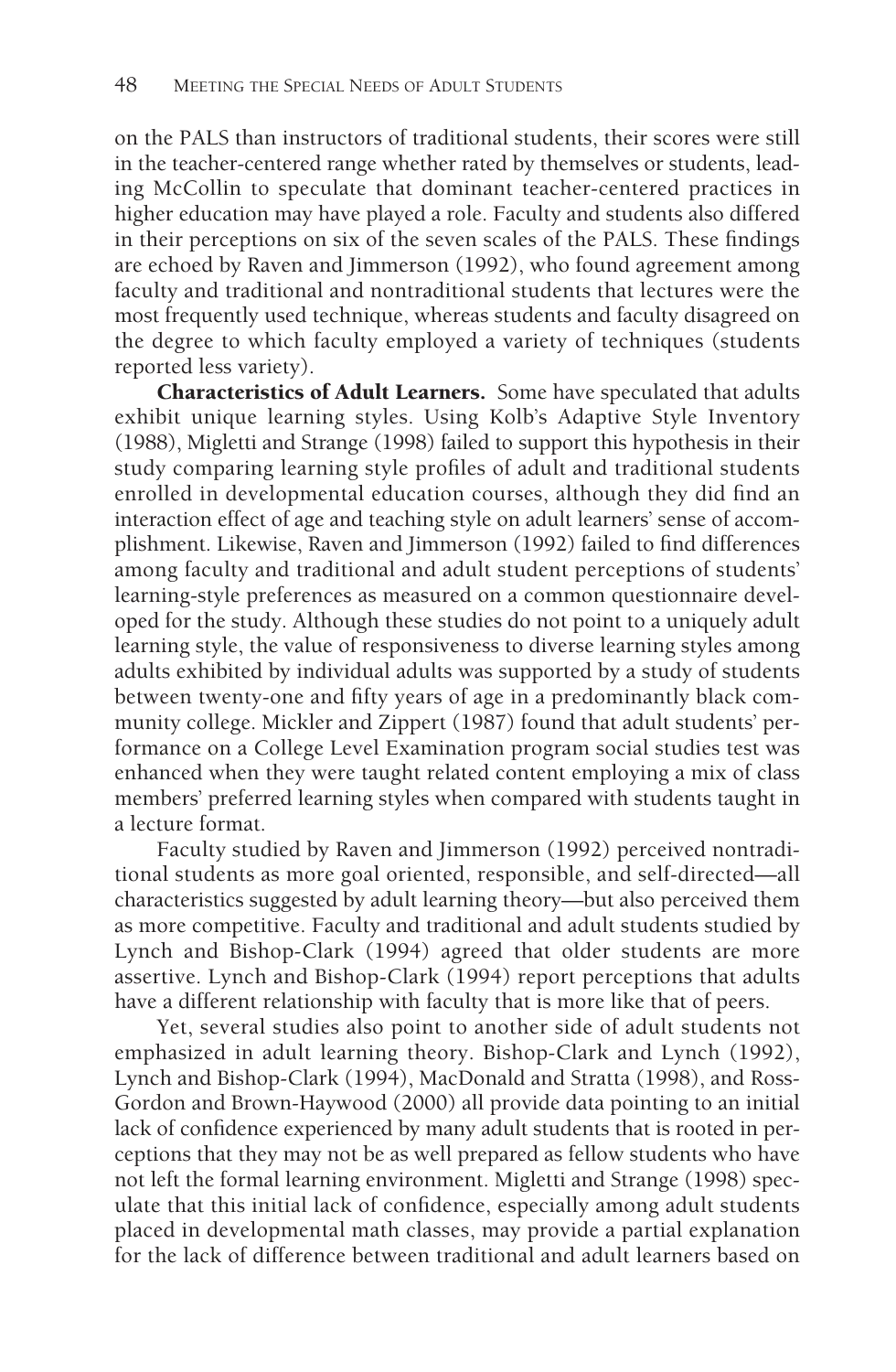measures of preferred learning style and classroom environment preferences obtained at the beginning of the semester, in contrast with ageteaching style effects on course satisfaction and sense of accomplishment using measures administered at the end of the semester.

Focus groups with adult undergraduates conducted by MacDonald and Stratta (1998) and interviews conducted by Ross-Gordon and Brown-Haywood (2000) suggest that initial anxiety about performance in the student role is likely to be a passing phenomenon as adults gain increased confidence through successful experiences following reentry. Migletti and Strange (1998) suggest that this phenomenon may call for different teaching styles at different points in a semester, especially for newly reentering or underprepared adult learners.

Concerns Adult Learners Bring to the Classroom. Numerous studies support the assumption that adult learners want content to be relevant to their lives and offer potential for immediate application (Bishop-Clark and Lynch, 1992; Donaldson, Flannery, and Ross-Gordon, 1993; Migletti and Strange, 1998; Ross-Gordon, 1991; Ross-Gordon and Brown-Haywood, 2000). But when it comes to additional concerns reported by adults, it becomes apparent that adult learners are not a monolithic entity. Studies focusing on racial and ethnic minority adults point to the importance of curriculum that is relevant to their cultural backgrounds (Ross-Gordon and Brown-Haywood, 2000). These studies also reveal the degree to which classroom incidents perpetuating racial oppression and a sense of being "other" can become a barrier to learning (Aiken, Cervero, and Johnson-Bailey, 2001; Johnson-Bailey, 1998; Ross-Gordon and Brown-Haywood, 2000). Other studies point to gender-based concerns, including female students' stronger concern with teacher-student interaction (Ross-Gordon, 1991) and flexibility of instructors in making adjustments based on adult student lives (Donaldson, Flannery, and Ross-Gordon, 1993).

#### Recommendations for Practice

Several recommendations for classroom practice with adult learners in higher education seem warranted as we reexamine the theoretical frameworks and areas of research discussed here.

- Provide opportunities for adults to exercise self-direction in the identification of personal goals, selection of learning strategies, and modes of assessment. As suggested by Grow's stage model of self-directed teaching and learning (1991), this may need to occur incrementally with consideration of learners' background in the content, developmental stage, and their prior experience with exercising learner control in a formal learning environment.
- Recognize and foster relationships between academic learning and learning in the larger world. One approach is through programs that grant college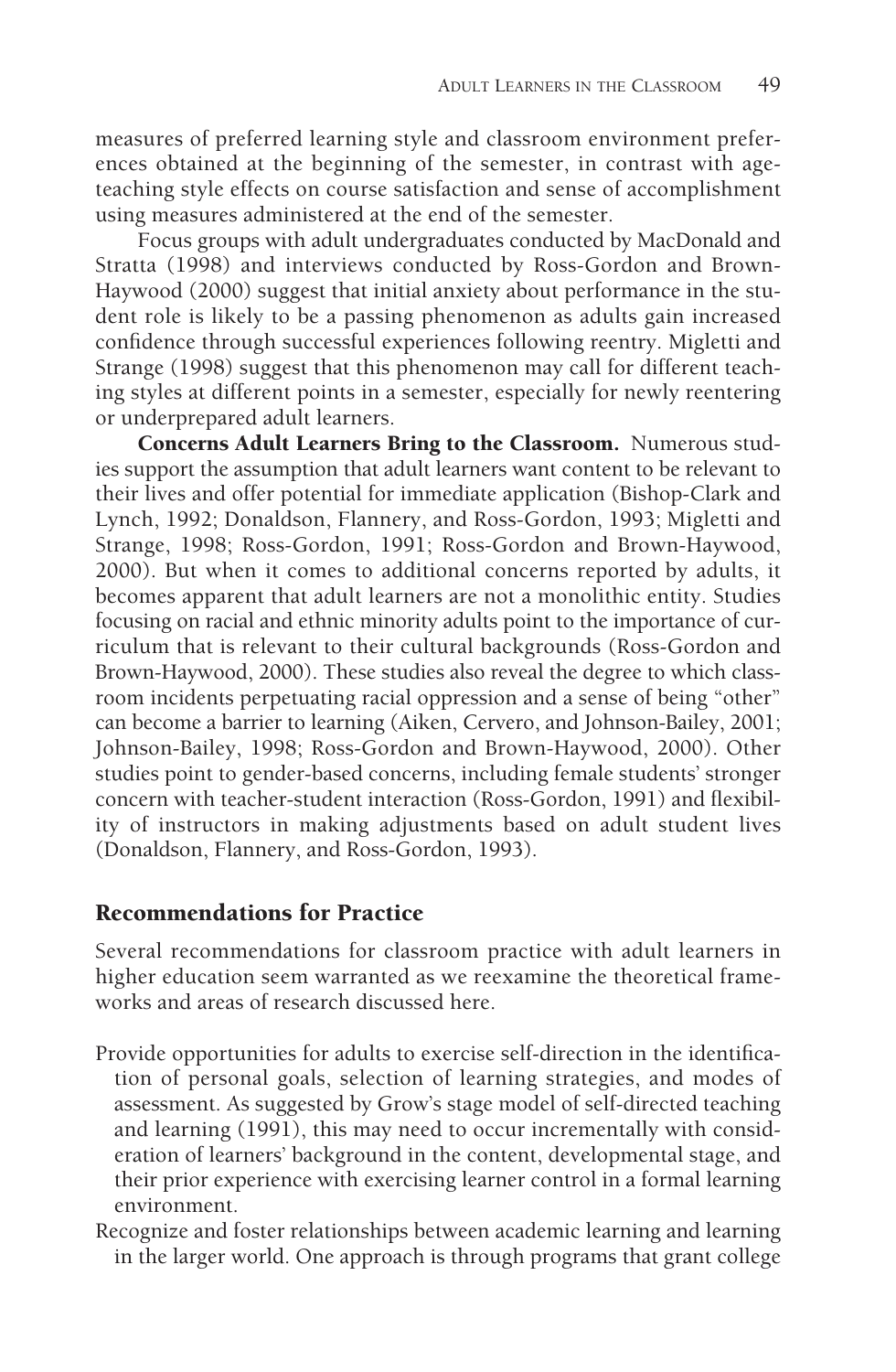credit for demonstration of learning equivalent to college courses. Another approach is through creating opportunities within the classroom for students to make linkages between course content and knowledge gained in the contexts of work, family, and community living.

- Recognize that cognitive development continues well into adulthood (Kegan, 1994). Use activities that stimulate cognitive development and growth, challenging adults to grapple with the kind of ill-defined problems they encounter in everyday life (King and Kitchener, 1994).
- Realize that many adults experience life-changing events immediately before or after enrolling in college. Provide the support they may need during these times of transition, whether through on-campus programs or referral to community-based counseling programs.
- Design a curriculum that is inclusive with regard to students' cultural backgrounds, including those from marginalized groups.
- Recognize that because adult students are immersed in numerous external cultures and may have limited time or need for traditional types of involvement in campus culture, the classroom typically serves as the focal point of the academic experience for adults. Maximize opportunities for relationship building with faculty and classroom peers through instructional activities and academic program-related activities scheduled around their on-campus time or mediated by technology.
- Make use of course designs and instructional activities that balance adult students' often mixed preferences for learner-centered (flexible and responsive) and teacher-centered (structured) learning environments.
- Although most adult students go on to achieve at levels equal to or greater than those of traditional-aged students, recognize that many return to college studies with trepidation about their abilities to be successful learners in the academic setting. This is especially, but not uniquely, the case for underprepared learners. Create opportunities for early success to generate confidence. Provide students with information about courses and workshops designed to help them enhance self-awareness as learners, improve academic learning strategies, and learn the norms of academic knowledge communities.
- Be sensitive to individual differences. Adult students want professors who understand their special concerns and who can adapt to differences related to learning style, gender, and cultural and racial background while avoiding overgeneralizations and stereotypes.

#### References

- Aiken, L. C., Cervero, R. M., and Johnson-Bailey, J. "Black Women in Nursing Education Completion Programs: Issues Affecting Participation." *Adult Education Quarterly,* 2001, *51*(4), 306–321.
- Baxter Magolda, M. *Knowing and Reasoning in College: Gender-Related Patterns in Students' Intellectual Development.* San Francisco: Jossey-Bass, 1992.
- Belenky, M., Clinchy, B., Goldberger, N., and Tarule, J. *Women's Ways of Knowing: The Development of Self, Voice and Mind.* New York: Basic Books, 1986.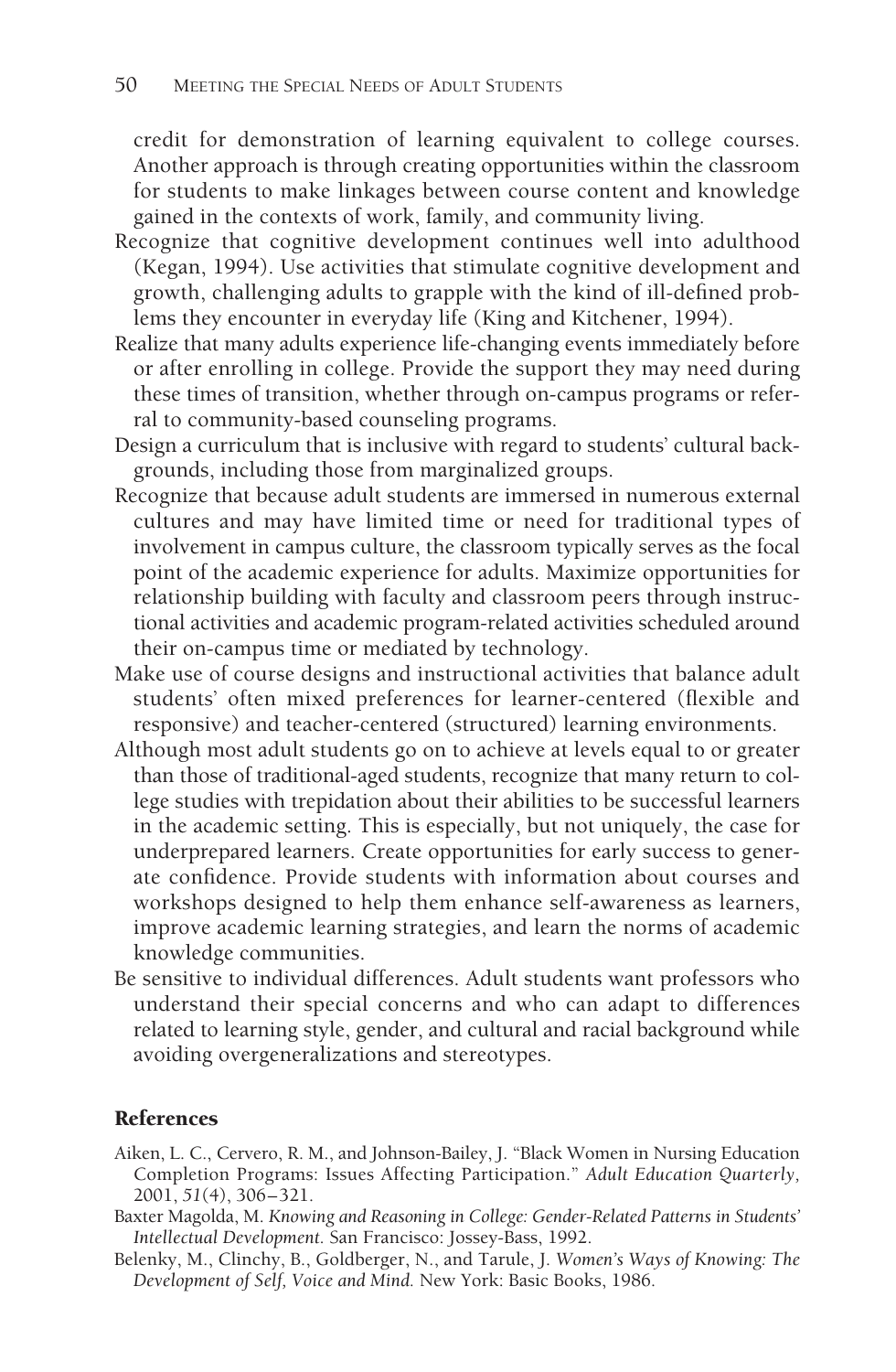- Bishop-Clark, C., and Lynch, J. M. "The Mixed-Age College Classroom." *College Teaching,* 1992, *40*(3), 114–117.
- Candy, P. C. *Self-Direction for Lifelong Learning.* San Francisco: Jossey-Bass, 1991.
- Clark, M. C. "Transformational Learning," In S. B. Merriam (ed.), *An Update on Learning Theory.* New Directions for Adult and Continuing Education, no. 57. San Francisco: Jossey-Bass, 1993, pp. 47–56.
- Conti, G. J. "Principles of Adult Learning Scale: An Instrument for Measuring Teacher Behavior Related to the Collaborative Teaching-Learning Mode." Doctoral dissertation, Northern Illinois University. Dissertation Abstracts International, 1979, *39*, 7111A.
- Conti, G. J. "The Relationship Between Teaching Style and Adult Student Learning." *Adult Education Quarterly,* 1985, *35*(4), 220–228.
- Cross, W. E. "The Psychology of Nigrescence: Revising the Cross Model." In J. G. Ponterotti, J. M. Casas, L. A. Suzuki, and C. M. Alexander (eds.), *Handbook of Multicultural Counseling.* Thousand Oaks, Calif.: Sage, 1995, pp. 93–122.
- Donaldson, J. F., Flannery, D., and Ross-Gordon, J. M. "A Triangulated Study Comparing Adult College Students' Perceptions of Effective Teaching with Those of Traditional Students." *Continuing Higher Education Review,* 1993, *57*(3), 147–163.
- Erikson, E. H. *Identity and the Life Cycle.* New York: Norton, 1959.
- Feldman, K. A. "Effective College Teaching from the Students' and Faculties' View: Matched or Mismatched Priorities." *Research in Higher Education,* 1988, *28*(4), 291–344.
- Gilligan, C. *In a Different Voice: Psychological Theory and Women's Development.* Cambridge, Mass.: Harvard University Press, 1982.
- Graham, S. W., Donaldson, J. F., Kasworm, C., and Dirkx, J. "The Experiences of Adult Undergraduate Students: What Shapes Their Learning?" Paper presented at the American Educational Research Association National Conference, New Orleans, Apr. 2000.
- Grow, G. "Teaching Learners to Be Self-Directed: A Stage Approach." *Adult Education Quarterly,* 1991, *41*(3), 125–149.
- Guglielmino, L. M. "Reliability and Validity of the Self-Directed Learning Readiness Scale and Learning Preference Assessment (LPA)." In H. B. Long and others (eds.), *Expanding Horizons in Self-Directed Learning.* Norman: Public Managers Center, University of Oklahoma, 1997, pp. 209–222.
- Helms, J. E. "The Conceptualization of Ethnic Identity and Other 'Racial' Constructs." In E. J. Thickett, R. J. Watts, and D. Birman (eds.), *Human Diversity: Perspectives on People in Context.* San Francisco: Jossey-Bass, 1994, pp. 285–311.
- Johnson-Bailey, J. "Black Reentry Women in the Academy: Making a Way Out of No Way." *Initiatives,* 1998, *58*(4), 37–48.
- Josselson, R. *Finding Herself: Pathways to Identity Development in Women.* San Francisco: Jossey-Bass, 1987.
- Kegan, R. *In Over Our Heads: The Mental Demands of Modern Life.* Cambridge, Mass.: Harvard University Press, 1994.
- Kegan, R. "What 'Form' Transforms?: A Constructive-Developmental Perspective on Transformational Learning." In J. Mezirow and Assoc. (eds.). *Learning as Transformation: Critical Perspectives on a Theory in Progress.* San Francisco: Jossey-Bass, 2000, pp. 35–69.
- King, P., and Kitchener, K. *Developing Reflective Judgment.* San Francisco: Jossey-Bass, 1994.
- Knowles, M. S. *Self-Directed Learning: A Guide for Learners and Teachers.* Chicago: Follett, 1975.
- Knowles, M. S. *The Modern Practice of Adult Education: From Pedagogy to Andragogy.* (2nd ed.) Chicago: Follett, 1980.
- Knowles, M. S., and Assoc. *Andragogy in Action: Applying Modern Principles of Adult Learning.* San Francisco: Jossey-Bass, 1984.